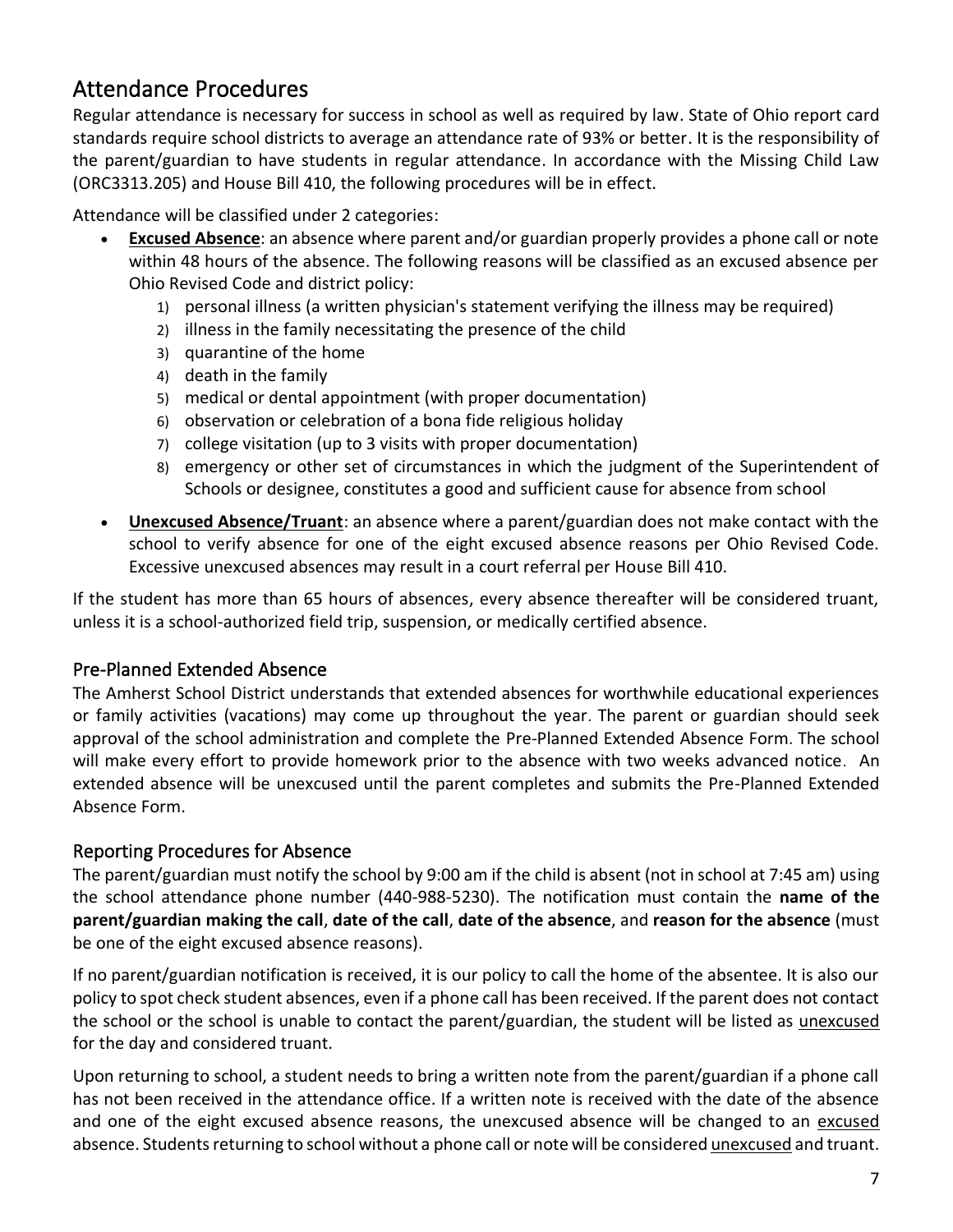## Early Dismissal Request

Marion L. Steele High School has a closed campus policy. Students are not permitted to leave the school building during the school day without parent/guardian permission. Parental permission must be in the form of an email or telephone call to the attendance secretary and include one of the eight excused absence reasons. The attendance voicemail is not to request an early dismissal. If by telephone, a return call to a number listed in PowerSchool from school personnel verifying the release is required prior to dismissing the student.

Students needing to leave school for an appointment, should present a written request by 7:45 am to the attendance secretary the day of the appointment. All requests must include the reason and a telephone number to verify the appointment. Students will not be excused from the entire school day unless it can be shown that the appointment necessitates the student to be gone for the remainder of the day.

Any student leaving early must sign out before leaving and then sign in upon his/her return. Sign in/out sheets are located on the front counter in the main lobby. Failure to sign in or sign out will result in disciplinary action.

Students who violate this policy will be subject to discipline. A release time request that has been falsified will be considered truant. Any student who leaves school without signing out, and/or parent approval is considered truant and cannot be excused by a note or parent call after the fact.

### House Bill 410: Definition of Truancy and Excessive Absences

The Amherst Exempted Village School District will follow the policies and procedures as mandated by House Bill 410.

• **Habitually Truant**: absent without legitimate excuse (please see previous Attendance Procedures for explanation of excused absences) for:

> **30 or more consecutive hours** (4.56 consecutive school days) **42 or more hours in a school month** (6.38 school days per school month)

- **72 or more hours in a school year** (10.94 school days per school year)
- **Excessively Absent**: absent with or without legitimate excuse (please see previous Attendance Procedure for explanation of excused absences) for:

**38 or more hours in one school month** (5.85 school days per school month) **65 or more hours in one school year** (10 school days per school year)

#### Attendance Requirements for Participation of Extra-Curricular Activities

Students absent from school all day will not be permitted to participate in extracurricular activities for that day. Students must be present for fifty percent (50%) of their daily instructional hours to participate in extracurricular activities unless permission is granted by the administrative team. Students who leave school or are absent all day may not attend activities as a spectator. Students absent from school the day prior to a weekend will need their excuse validated by the high school administration prior to weekend participation.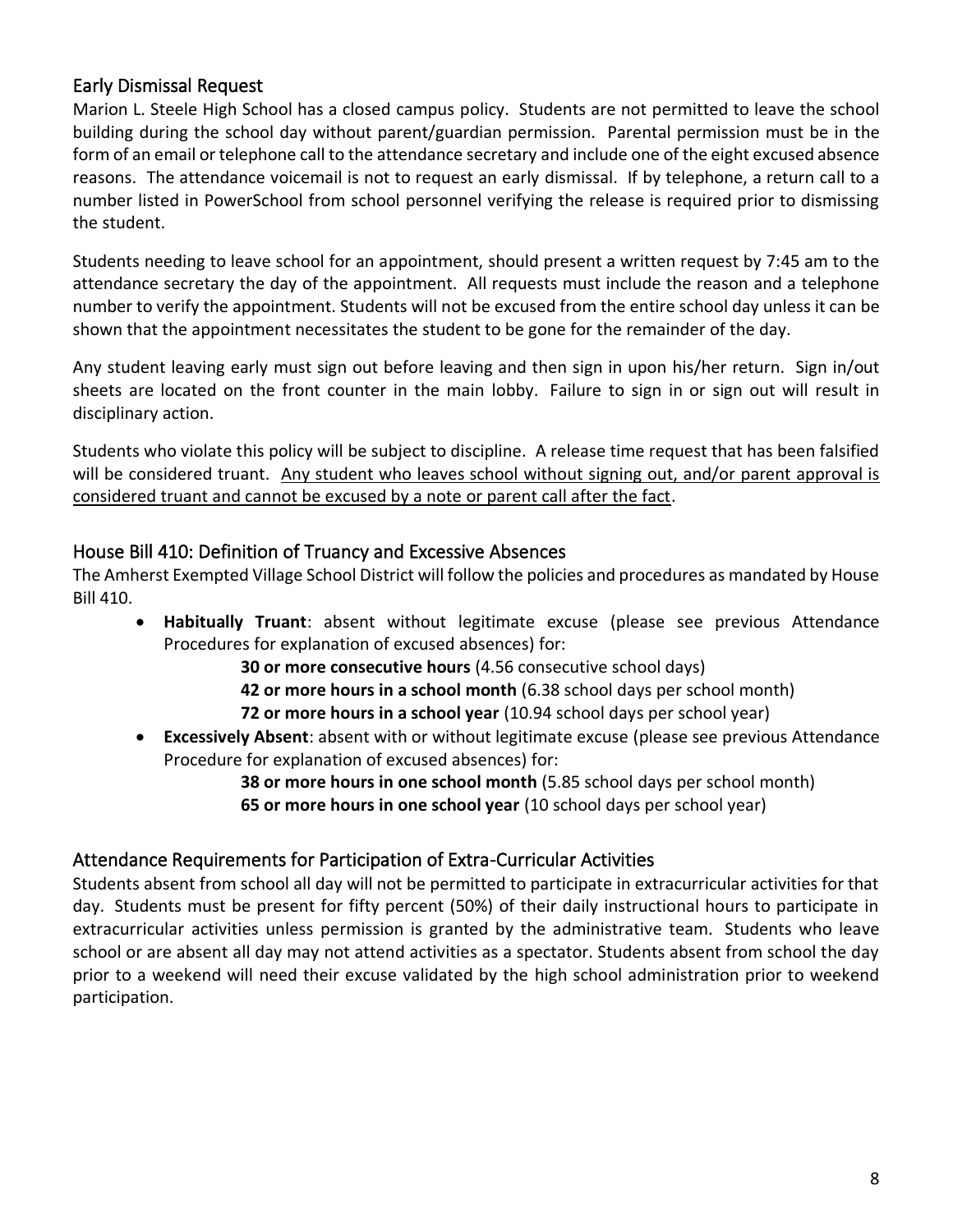## Make-up Work

Make-up work is primarily the responsibility of the student in collaboration with the teacher. The student is responsible for contacting teachers and obtaining make-up assignments and to complete work assigned within the designated time. Typically, a student will be granted one (1) extended day per each day absent. This rule also applies to students who are suspended as they will be allowed to make up the work missed without loss of credit. If requested, for extended absences, assignments may be picked up after school from the red tray located in the counseling office. Students should make every effort to pick up assignments or arrange for a sibling to do so.

### Home Instruction

Home Instruction may be provided for students who are unable, because of physical disabilities, to attend our regular classes for an extended period of time. The application for home instruction should be coordinated through the Counseling Department and must be approved by the administration.

### Late Arrival/Early Release

Application for late arrival and/or early release is open to juniors and seniors only who have consecutive study halls at the beginning or end of the day only. Schedules will NOT be changed simply to provide release. Release is by parental and school permission. Permission is arranged each semester. Late Arrival/Early Release privileges may be revoked for discipline, academic, and/ or attendance problems. Students must arrange their own transportation, exit through the front doors, and may not loiter on school grounds if they are on release.

On certain days due to different schedules, a student may be expected to report to class at a different time. This will be communicated to the students in advance. A student who has late arrival will be allotted the same number of tardies per grading period and be given a warning before discipline is issued. Students with late arrival must also understand that parking may be difficult to find since the majority of students are already in school. However, this does not give any late arrival student permission to park outside designated student parking areas.